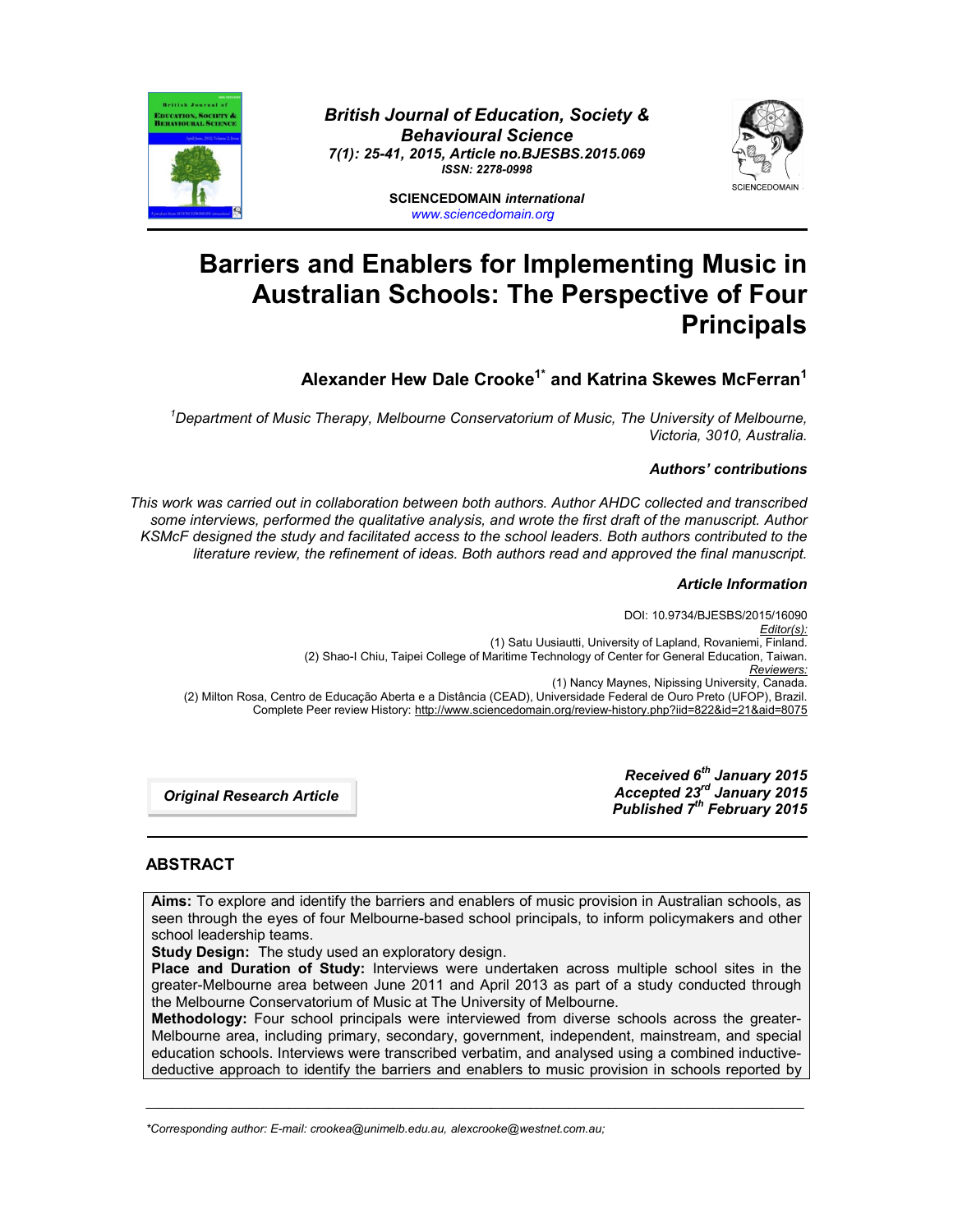principals. Themes arising from the data that related to either one of these factors were presented as the results.

**Results:** Analysis revealed eight main themes related to barriers: burden on schools, staff challenges, program relevance, convincing the school community, lack of appropriate resources, unsupportive leadership, sustaining a program, and competing models of education. Eleven enabling themes were identified, which included: existing level of arts, existing resources, school leadership, a tailored approach, external support, embedding music, staff support, involving students, convincing the school community, community partnerships, and working towards sustainability.

**Conclusion:** Findings support many barriers and enablers of school music identified in pervious international research, thus also confirming their presence and impact in the Australian context. Findings also provide insight into how the greater school community and the internal organisational cultures of a school can act simultaneously as both barriers and enablers of musical participation. Results also identify potential strategies for schools and policymakers aiming to support musical participation in schools.

*Keywords: School music; policy; principals; school leaders; barriers; enablers.*

# **1. INTRODUCTION**

Advocates for arts in education include policymakers at international [1,2], national [3], and state levels [4], as well as music psychologists [5], music therapists [6], music educators [7] and members of the Australian arts community [8]. Despite such widespread support, Australian schools provide few opportunities for musical participation in government funded schools [9], especially when compared with countries such as the U.S. [10] and China [11]. This lack of access in our schools has largely been attributed to educational policies that, despite their written acknowledgement of the importance of music [4], continue to favour competitive schooling models that deprive most schools of the necessary support and resources to provide music [7].

As such, the provision of music has been left largely in the hands of schools themselves, meaning school leaders are charged with the decision as to whether they will devote their precious resources to music [12]. With little support from the government in this endeavour, and increasing pressure for schools to perform on standardised testing in core subjects [13], the decision to provide music is one that can require principals to negotiate a number of significant obstacles, and rely on creative resourcing strategies [14]. This paper presents the barriers, enabling factors, and strategies involved with the provision of music identified by four principals operating across diverse school contexts within the greater Melbourne area in Victoria. These perspectives are reported to provide insight into the struggles and strengths of principals

dedicated to providing music for their students, while also illustrating where policy support may be directed if it should arise, and identifying practical strategies for principals should it not.

## **1.1 Music in Schools**

Support for the role of music in educational contexts is based on a wealth of research literature that suggests musical participation can promote student development in a number of important areas. These have most commonly been described in terms of intrinsic and extrinsic benefits; with intrinsic benefits referring to the development of music based skills and competencies [15], as well as cultural awareness [16], and creative skills considered invaluable for participation in current knowledge-based economies [17]. Extrinsic benefits are described as increased cognitive [18] and academic development [19], as well as increased psychosocial wellbeing [20] and functioning [21].

Despite the recognition of these benefits in key policy documents at both national [3] and international levels [22], music is not mandated in Australian schools [23]. In practice, policy in this country continues to take a neo-liberal stance to education that favours competitive funding and reduced public expenditure on "non-essential" subjects [24] such as music. This has lead to inequality in the provision of music in Australian schools, with the most recent reports stating that only 23% of government schools provide<br>opportunities for meaningful musical opportunities for meaningful musical participation, as compared to 88% in the private sector [25]. This is concerning given developed Western countries such as the U.S. deliver music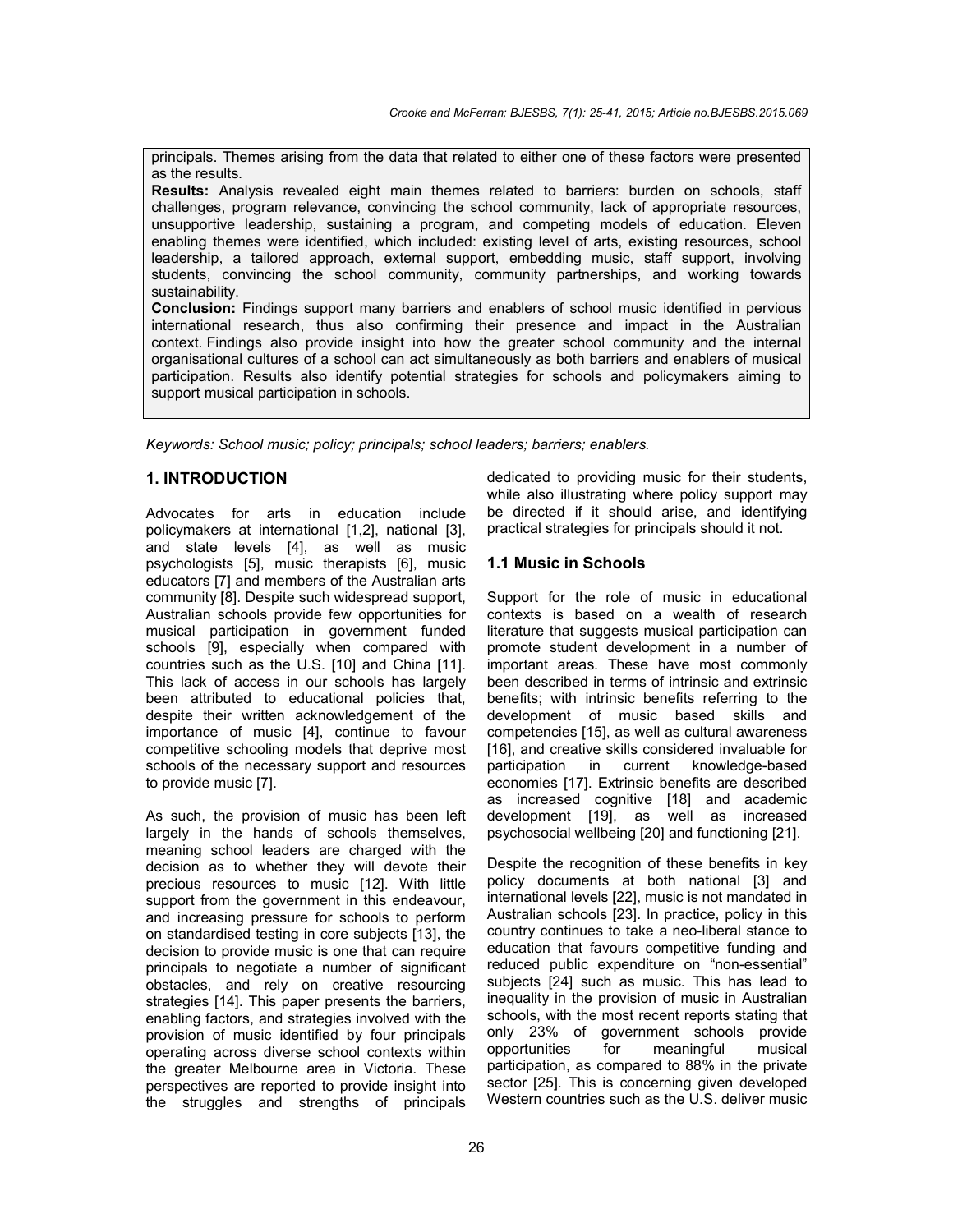programs in 94% of elementary schools [10], and Asian countries such as China have been mandating music in the curriculum since the turn of the millennium [11]. In order to provide Australian students with similar opportunities to those being provided on the global stage, the issue of access needs be addressed.

# **1.2 Barriers and Enablers**

While music is supported in Australian schools at a theoretical level – and suggested arts curriculums do exist [26] – little practical support is available. This means schools wanting to provide students with the numerous benefits afforded by musical participation are faced with a number of barriers. These include a significant lack of: musical skills and expertise among teaching staff; practical and financial resources; and available time to dedicate to musical activities [27]. Other barriers include access to staff professional development, and musical facilities [9]. While private schools are often able to acquire resource support from their more affluent parent communities, public-funded government schools are often required to rely on limited opportunities for community partnerships or philanthropic funding [12].

# **1.3 The Role of School Leaders**

Recent research has highlighted the role school leaders play in enabling the provision of music in schools across the board [12,14]. A focus group undertaken during a symposium with nine Australian school leaders revealed that, while a lack of resources, infrastructure, and the continued dominance of literacy and numeracy in current education models continue to hamper efforts to provide music, a number of strategies are available to principals who are dedicated to this end [14]. These include creative strategies for acquiring financial support – including contributions from both the school community and charitable organisations – as well as the appropriation of community based partners and resources to augment infrastructure and skill deficiencies. The reported outcome of such strategies was a number of musical programs notable in their size and quality.

Perhaps the most significant enabling factor identified in relation to the school leaders attending the symposium was their commitment and dedication to the provision of music, and their willingness to find ways to overcome barriers. Sometimes this was most clearly

exemplified in the preparedness of some leaders to mandate the musical involvement of students from an administration level. The benefit of such a stance was similarly illustrated through an investigation of a strings program in an innersuburban school in one of Melbourne's lower socioeconomic neighbourhoods [12]. Music facilitators engaged by the school noted how the success of the program in supporting the social and educational development of numerous atrisk students was enabled by the attitude of the principal. The principal's own musical background informed her commitment to giving music an equal standing to other educational activities and meant the benefits extended to the wider school community: "She will come in and say 'You just learn it like reading and maths.' She puts it on the same level and tells the kids that, and it means the interaction is always happening with the whole school community" [12].

These reports highlight the critical role school leaders have in the provision of music, and given the need for more music in Australian schools, suggests more research is needed to understand how they perceive the barriers and potential enablers of music in their schools. Such evidence is necessary not only to understand better the complex nexus between the desire for increased musical participation and the reality of running a school in today's policy climate, but also to inform policymakers and music program providers about how best to help schools negotiate these tensions.

# **2. METHODS**

# **2.1 Aim and Research Question**

This article further explores the potential barriers to and enablers of music provision in Australian schools. It does so from the point of view of four different school principals, each of who lead very different schools in the greater Melbourne area. Academic research has so far largely neglected the point of view of principals in this area. Researchers that have sought principal opinions have predominantly done so using surveys [28] and have been outside the Australian context [29]. By answering the research question: "What are the barriers and enablers of music in schools reported by principals?", this research aimed to address this gap. In doing so, it aimed to gain insight into the struggles of providing school music from the point of view of those responsible for balancing calls for increased musical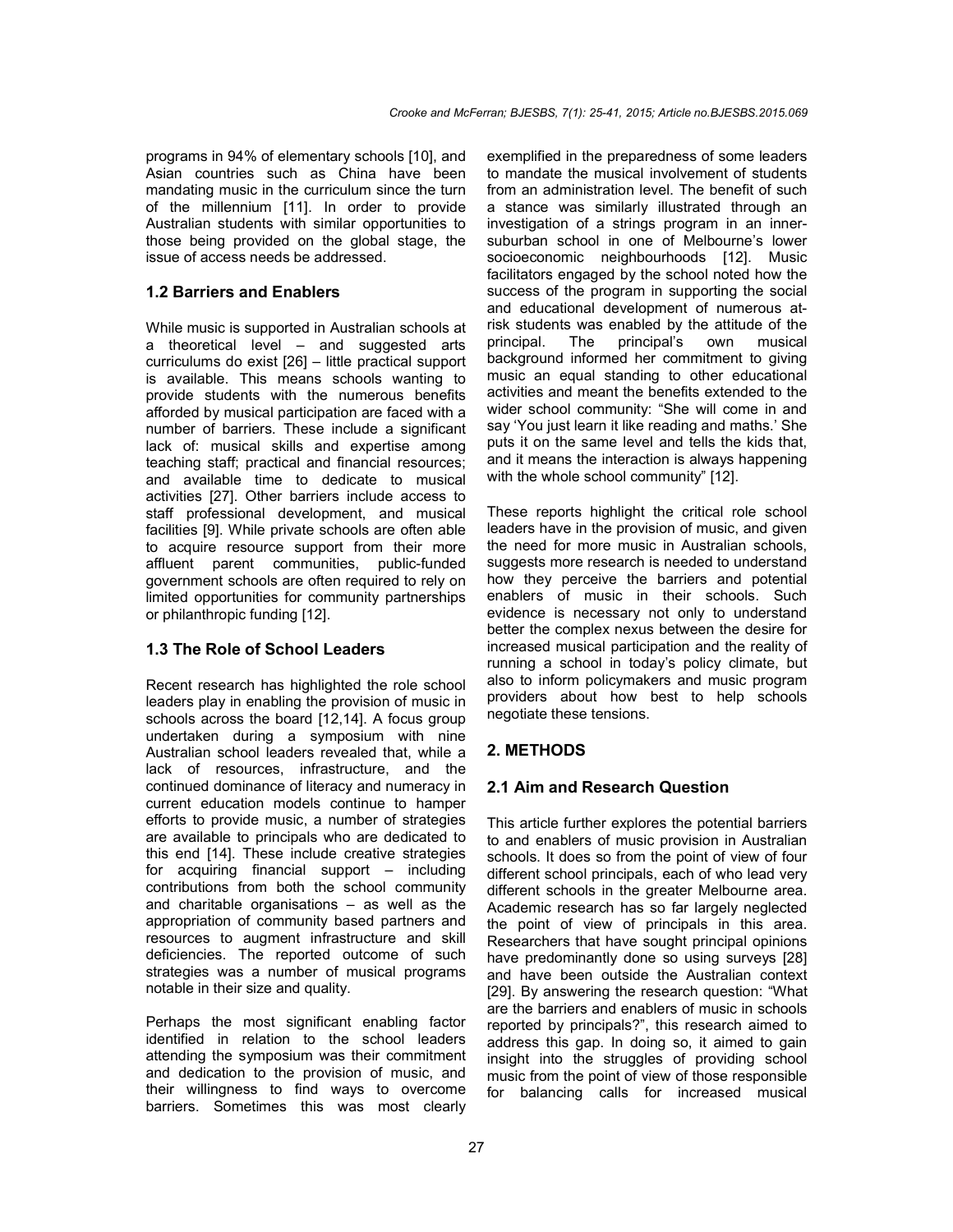participation against education policies which do not support it practically.

# **2.2 Participants**

The four principals included in this analysis were from four very different schools that spanned the geography of the greater-Melbourne area. These included a government run Prep to Year 9 School in Melbourne's inner-western suburbs; a government run Primary School on the fringes of Melbourne's outer-eastern suburbs; a government run Prep to Year 12 school for children with autism in Melbourne's outernorthern suburbs; and a private Catholic all-girls secondary school in Melbourne's inner-eastern suburbs. Two principals were female, two were male, and each varied in age, the length of time they had been at their respective school, and the stage of their career.

Each principal had agreed for their school to participate in a project called *Music Matters*, undertaken by the National Music Therapy Research Unit, based at the University of Melbourne. The *Music Matters* project aimed to foster an understanding of the principles of musical engagement in schools (www.musicmattersinschools.com.au). It was delivered both as a series of in-school music programs facilitated by project staff, and as a consultancy service for schools wanting to start their own programs, or strengthen existing ones. *Music Matters* focused on finding ways to implement music programs that met the specific needs of schools, and drew on existing resources. Sometimes this took the form of more formal training in the use of music as a developmental or engagement tool. Other times it aimed to provide training in programs that did not require school staff to have any musical expertise, such as knowledge of music theory or proficiency in an instrument. This often meant focusing on activities that utilised existing or familiar resources and involved little training, such as music listening or lyrical composition.

# **2.3 Data Collection**

Principals were interviewed at their schools at varying stages of their participation in the *Music Matters* project. Interviews ranged from one to two hours, and followed a semi-structured schedule, starting with questions such as "Can you tell me about your involvement in the *Music Matters* project". Interviews were originally intended to elicit general responses regarding

their involvement in the project, and to explore the ways that school leaders conceived the potential of music participation for increasing connectedness and wellbeing. However, each principal took the opportunity to speak at length on a range of topics, including the barriers they had experienced to the provision of music in their schools (before and during involvement with *Music Matters*), and schools more generally. They also reported several potential enabling factors, or strategies for providing music in schools. As such, analysis of these interviews was identified as appropriate in order to capture and interpret these perspectives more completely.

With the permission of principals, interviews were recorded using digital voice recorders. They were then transcribed verbatim for analysis.

# **2.4 Data Analysis**

Interview data were analysed using a combined deductive-inductive approach to qualitative analysis. The two categories, "barriers" and "enabling factors", were established deductively before data analysis began. This was done in order to create a framework for organising data in a way that could answer the research question. Using these deductive categories to guide analysis, transcripts were then analysed inductively, one by one, in order to identify any challenges or enabling factors regarding the provision of musical participation reported by principals. After each interview had been analysed, all quotes in which challenges were described were allocated to the "barriers" category, and integrated into a dedicated spreadsheet. A list of all challenges identified in interviews was then generated from this spreadsheet. These were analysed to identify recurring or significant themes, and quotes were attributed to them. The same process was repeated for the "enabling factors" category.

This inductive-deductive approach has been noted as appropriate when research aims to answer a specific pre-determined research question, whilst also placing value on uncovering unexpected knowledge on the topic that is voiced by participants [30]. This analysis method was considered appropriate because, while the primary goal was to consider themes related to the research question, it also aimed to provide a qualitative account of the principals' experience expressed through their own voices.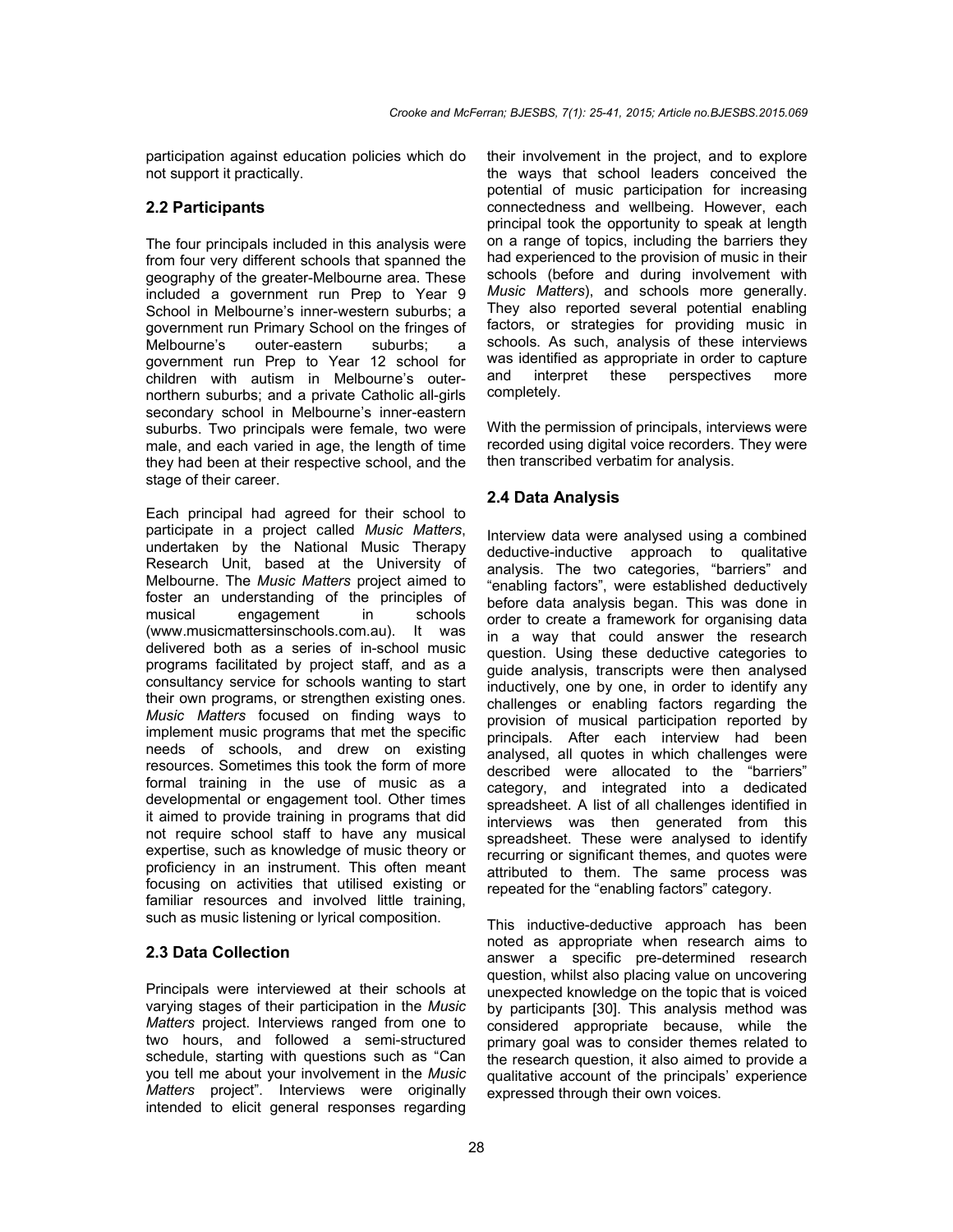# **3. RESULTS AND DISCUSSION**

# **3.1 Reported Challenges**

Principals noted a number of potential barriers to the provision of school music programs. These included challenges they had experienced themselves, as well factors noted as barriers for schools more generally. These related to challenges in both initiating a program, and sustaining or supporting a program once initiated. Analysis of these barriers resulted in the construction of eight main themes: burden on schools, staff challenges, program relevance, convincing the school community, lack of appropriate resources, unsupportive leadership, sustaining a program, and competing models of education.

## **3.1.1 Burden on schools**

All four principals noted that they were already grappling with a significant number of ongoing workload issues that were not related to music, but which affected their capacity to provide music programs. Some went on to acknowledge the hesitation this caused about taking on an unfamiliar or new program. For example, principal 1 noted:

Initially when you get approached with these things, I'm always a little bit cautious or worried about, not the impact so much, but the workload that comes with it for the school, and who you delegate that workload to.

Principals acknowledged increased workloads are often passed on to staff, potentially overloading already stretched roles, leading to decreased staff capacity, and as principal 3 noted, poorly delivered music programs: "music became quite a chore […] so they did it in a very tokenistic way". This concern supports previous literature which states the increased workload placed on schools by music programs can be a significant challenge to the quality of such programs [27,29]. This also illustrates the practical need for school leaders to balance a desire for music with existing school needs.

# **3.1.2 Staff resistance**

Three of four principals reported significant staff resistance to music programs. The source of this resistance included a reaction to the increased workload noted above, resistance to or "fear" of something new, reluctance to give up time spent teaching "core" subjects, feeling "threatened" by external music professionals, and feeling "uncomfortable" due to their own self-perceived "deficits in music".

While staff resistance to programs has been identified in previous literature, in the most part, this has related to feelings of inadequacy stemming from a lack of expertise [27,31]. There have been little or no reports of staff feeling threatened by the introduction of skilled professionals, or the push from a teacher (rather than policy) level to focus on "core subject" material. This suggests sources of teacher resistance may be more complex than previously reported.

Also of interest was that staff resistance sometimes transcended, and even compromised, relationships between staff and school leaders. Principal 1 suggested teachers could potentially undermine a program if unhappy with it: "if it was just me [pushing the program] they might go, when it gets a bit hard, 'oh well, I might just let that fade way, it's not going quite how we thought it might, so I can let it die and no one will notice and I don't lose pay for it, it's not part of my official duties'". Principal 2 reported how pushing a program which was threatening an existing staff member had "probably affected my relationship with her, and I've grown up with her, I've worked with her for 20 odd years". This suggests that staff resistance to music programs cannot only affect the program, but also a principal's relationship with their staff.

# **3.1.3 Lack of appropriate resources**

A significant barrier reported by principals was access to necessary resources. Principal 1 suggested "a resource threshold" was a problem for "any school", while principal 2 claimed this threshold was an obstacle to principal's uptake of programs: "selling it to the principals is difficult because of resources". Resourcing issues were discussed in relation to three main areas: staffing, facilities, and funding.

#### *3.1.3.1 Staffing*

When asked if they would hire dedicated music staff in future, principal 1 replied, "I won't be able to do that", citing a lack of funding as the reason. They also suggested resources had prevented them accessing musical staff in the past: "an instrumental music teacher wouldn't come here because the facilities were crap". This meant they had to "rely" on other staff that had "limited capacity" due to other roles. They also noted the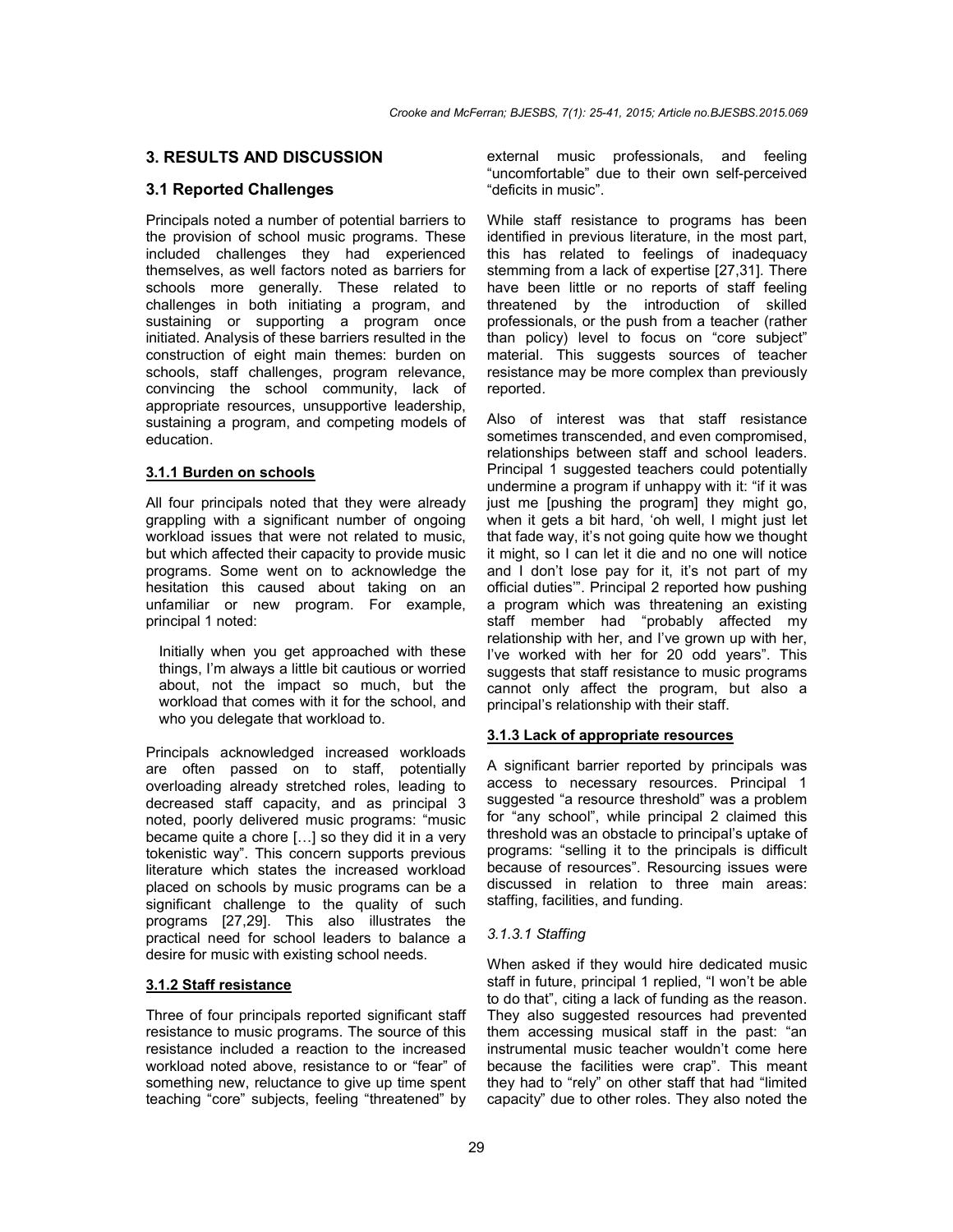potential problem of letting the responsibility for music "fall back on one person who either burns out or moves on, and everything collapses because that one person moved on", thus suggesting the need to involve multiple staff.

For principals 2 and 3, a lack of sufficient training and relevant professional development (PD) were seen to compromise the success or maintenance of a program severely. For principal 3, getting a program going with existing staff was problematic given "They just didn't have that skill set at that time to own and develop it themselves". Further, building those skills was problematic because they didn't have access to someone who could develop them: "the PD [professional development] wasn't focused on music because we didn't have someone with that skill set".

Access to dedicated music staff has been reported as a serious challenge for music in Australian schools for the most part of a decade [9,32], as has sufficient teacher expertise [33] and support for teacher PD opportunities [7,9,34]. While the results support these previous findings, they also highlight the need for ongoing staff support. Principal 3 noted that, even where initial PD was provided by an external professional, teachers "would only [facilitate musical activities in class] when she was there". This and comments from all other principals suggested that without ongoing support tailored to the needs of individual programs and teachers, the longevity of a music program was not guaranteed.

#### *3.1.3.2 Facilities*

A lack of appropriate facilities has also been reported as a barrier to school music in existing literature [9,35,36]. Principal 1 further highlighted the devastating impact deficiencies in this area can have on the maintenance of music in schools:

[...] this school underwent a rebuild. It used to have a very vibrant performing arts culture, even though it's a very small campus. When the rebuild occurred, all of the faculties were torn down and we were in makeshift facilities [...] the area of the curriculum that dropped almost to zero was the performing arts 'coz they no longer had a drama room or a music room […] when I got here we moved into the new buildings and it was clear that that [culture] was almost dead.

This suggests insufficient facilities can not only prevent the provision of music, but also decimate an existing music program or culture. This principal also indicated the unique importance of appropriate facilities in supporting music when compared to other areas of the curriculum: "I can teach English to kids anywhere, but I can't teach music anywhere because the noise is going to impact on the people around me". They also explained how lack of a "quality" space could also impact staff: "they just didn't have a quality venue, and that impacted on the motivation of the staff". These reports illustrate the breadth of impact that poor facilities can have on school music.

#### *3.1.3.3 Funding*

All four principals recognised the role of funding in providing music programs, yet principals from mainstream government schools reported this challenge more explicitly. This included recognition of both the amount of funding that was necessary, and the difficulty in acquiring it. Principal 1 stated, "I know [*Music Matters*] had to twist some arms [to get] funding, and all of this, to get [the program] happening in the school", suggesting an acknowledgment not only of the role of funding, but also the effort and expertise required to acquire it.

Principal 2 made continuous reference to the challenge that funding would pose to the maintenance of their existing programs: "its funding […] it's a monumental amount of money we got to raise"; "funding [our specialist music teacher] for the rest of her time is going to be difficult, it's going to mean another \$30,000, and there's no way that we can get that". Importantly, this second principal had an impressive track record of finding capital from both government and non-government sources, and yet still considered the challenge of securing ongoing funding for a specialist music teacher to be a significant hurdle.

These reports reinforce previous recognition of the paucity of available funding for school arts programs both in Australia [7,9,34] and internationally [37,38]. They also highlight the reality of what quality programs can cost in the current climate, and how, even for those who have experience in doing so, acquiring funding can be a daunting proposition.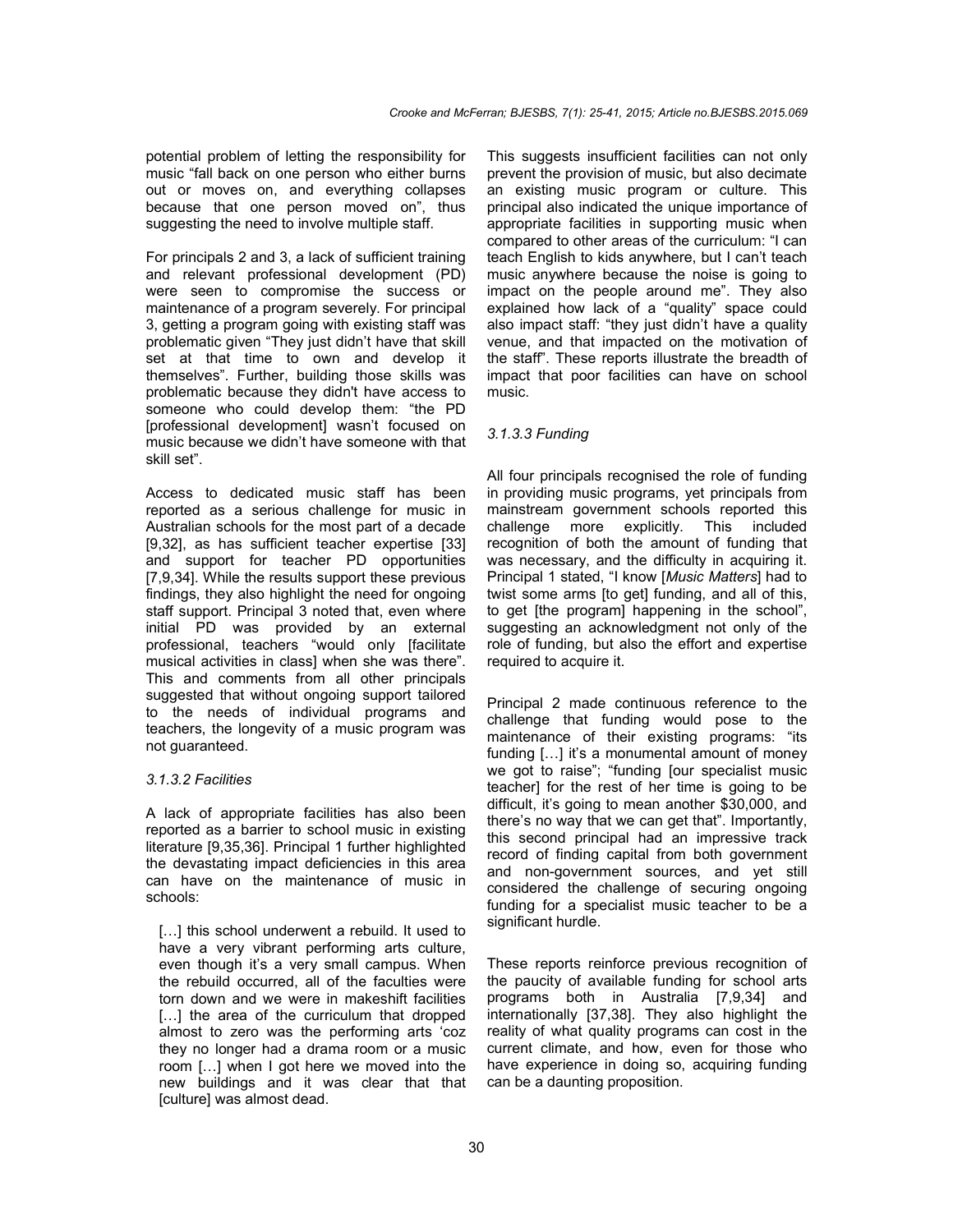#### **3.1.4 Program relevance**

Principals argued that programs poorly matched to the interests or skillsets of the school community were unlikely to "take hold". Principal 1 articulated this in terms of student musical interests: "asking hip hoppers to become classical musicians […] I don't know how it would be embraced". Principal 3 also suggested programs not matched to the needs of different class groups were problematic: "We needed to have different strategies for different class groups".

Principal 2 summed up the issue of program relevance at a school-wide level when describing the topic of re-creating programs across different schools:

Other schools can't just adapt our music program to their environment, they will have to make alterations [...] There's too much of this instant, almost instant coffee, just put the program in and it works. You've got to do a lot of training, and understanding, [it's also about] philosophy, understanding what they're on about, what direction it is. What are you really trying to achieve?

Principals felt strongly that it wasn't sufficient to roll-out a program that has worked in one school to a new context without carefully considering the purpose of a program, how it would meet the needs of the school, and whether staff were properly prepared to implement it: "Because what they would say is that 'music doesn't work', when it's the implementation of the program that's not working". These comments support previous research findings that implementing music programs ill suited to a school community can negatively impact their support and uptake by schools [39,40].

## **3.1.5 Lack of support from school community**

Gaining support from the school community was identified as another potential challenge to the uptake of music programs. Principal 1 reported parents were sometimes unsupportive of musical activities, both from financial and cultural perspectives:

These kids in this community […] their parents won't necessarily be able to afford guitar lessons or drumming lessons or dance lessons; they won't necessarily engage with a boy, for example, who's a singer, their background might be that you should be kicking the footy, not singing.

This quote implied parents were neither in a financial position to support music programs, nor necessarily prepared to support their child's involvement if they were. An experience regarding a singing program provided to students free of charge recounted by principal 2 supports the later:

I had five parents come to me when we mandated that every child had to be part of the singing program, [they] said "my child doesn't want to do singing" […] I didn't expect that.

The notion that family attitudes towards music may impede support for school music programs has not been widely reported. It also contradicts recent government reports that family and community support for the role of the Arts in education is 90% and above in developed countries such as Australia [8] and the U.S. [41]. This suggests a level of resistance within the wider school community previously unidentified in the literature.

Principal 3 also reported difficulty in communicating benefits in a way that solicited support for the program from teaching staff: "It was hard for me to impart how important music was to teach every day, and I knew how important it was, but didn't know how to convince people." Comments in this theme both highlight the challenge that resistance from the school community can pose, but also that school leaders may be under-resourced to address it.

#### **3.1.6 Competing models of education**

Principals reported some approaches to education undermined the provision of music programs. This was most strongly articulated by principal 2, who suggested that the government "dropping music out of the core curriculum" had severely affected the place of music in schools. Further, the policy focus on "high-stakes testing" models that dominate Australian schooling and allocate funding based on "data driven results", means both principals and teachers can be reluctant to undertake any activity that will divert time or resources away from achieving results in "core subjects".

The impact of education models privileging highstakes testing has been widely recognised as affecting arts education at an international level [7,38,42-44]. This raft of evidence, however,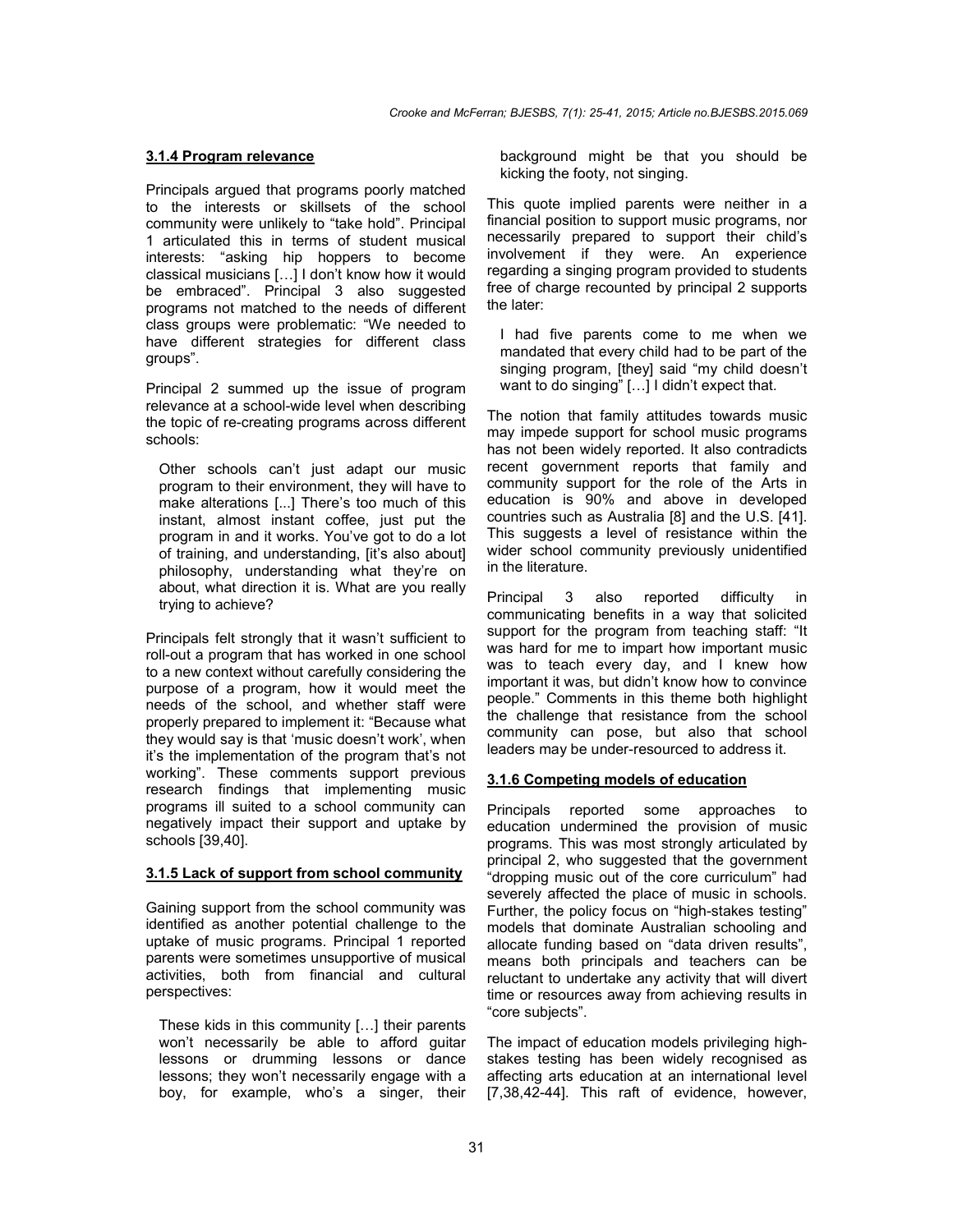focuses on the top-down effect of these policies, where principals and teachers are restricted in what they can implement within a school or classroom by policy funding and or regulations. While this top-down effect was indeed reported as a barrier to the provision of music programs by principals interviewed here, what appeared more significant was the appropriation of these policies and education models by the teachers themselves, as well as other leadership staff. Principals often reported that, even when they were willing to circumvent restrictive policies or regulations to provide music programs, staff commitment to policy-driven models of education often presented a significant obstacle. For example, both principals 1 and 2 reported some teachers were resistant to any program that either; took time away from "core subjects"; potentially prevented them from getting results necessary to compete in school or class rankings; or were not perceived as sufficiently academic in focus. This reveals the full weight of existing policies and education models, suggesting that in some cases they may be embedded within the philosophical perspectives of staff. This implies both top-down and bottomup strategies are needed to combat the barriers such education models pose to music provision.

#### **3.1.7 Unsupportive leadership**

Unsupportive leadership was also reported as a potential inhibiter to the uptake of school music programs. Principal 4 suggested leadership that takes a narrow view of schooling can limit the support and implementation of music (and other) programs that have benefits not strictly aligned with traditional academic subiects. Similarly, principal 2 suggested principals often focus on "ministry" driven models of education and are unwilling to consider the possibilities that music programs could have for their school community. This principal challenged the "philosophy" of such school leaders, and the impact this had on their willingness to think about what is best for their students:

What I would challenge principals on is really articulating what they are on about [with] education, and what they firmly believe in, and it's not what the ministry is pushing: they have to hold the ground on what they truly believe their philosophy of education is.

This idea that school leaders can present a barrier to the implementation of music programs, either by being unsupportive, or unwilling to consider the value of musical participation if it is not mandated or recommended by policy, contradicts existing evidence in this area. While limited, existing reports depict principals as taking on enabling roles only, and provide little to no discussion of their potential in hindering the adoption or facilitation of music programs [28,29]. Both principal 2 and 4 emphasised that if music is not supported at a leadership level, the chances a school will participate in musical activities are limited, thus highlighting the critical importance of leadership support.

#### **3.1.8 Sustaining a program**

All four principals expressed clear concerns about the sustainability of music programs (see Table 1). While comments on this topic (and many of those below) were predominantly related to programs provided by *Music Matters*, comments also serve to communicate the experience of engaging in music programs more generally. Specifically, comments in this section illustrate the importance of addressing sustainability when delivering any program. While the need for sustainability is evident within existing literature [9,45], responses presented here provide some insight into the nature of this concern and the limited value of non-continuing programs or program support.

The most common anxiety was how to sustain a program that had been set up and run with the external assistance once support was removed. This referred to staffing positions supplied by external organizations, maintaining the skills and expertise provided by organizations within their own team, and accessing the funds necessary to continue music programs more generally. This highlights the potential peril of short-term consultancy approaches for supporting music in schools.

## **3.2 Reported Enablers**

Despite the plethora of challenges reported by principals, a greater number of key enabling factors were described. These included characteristics identified across schools that appeared to support the uptake and sustenance of programs, as well as strategies for supporting music in schools over time. These enabling factors were categorized into 11 themes: existing level of arts, existing resources, school leadership, a tailored approach, external support, embedding music, staff support, involving students, convincing the school community, community partnerships, and working towards sustainability.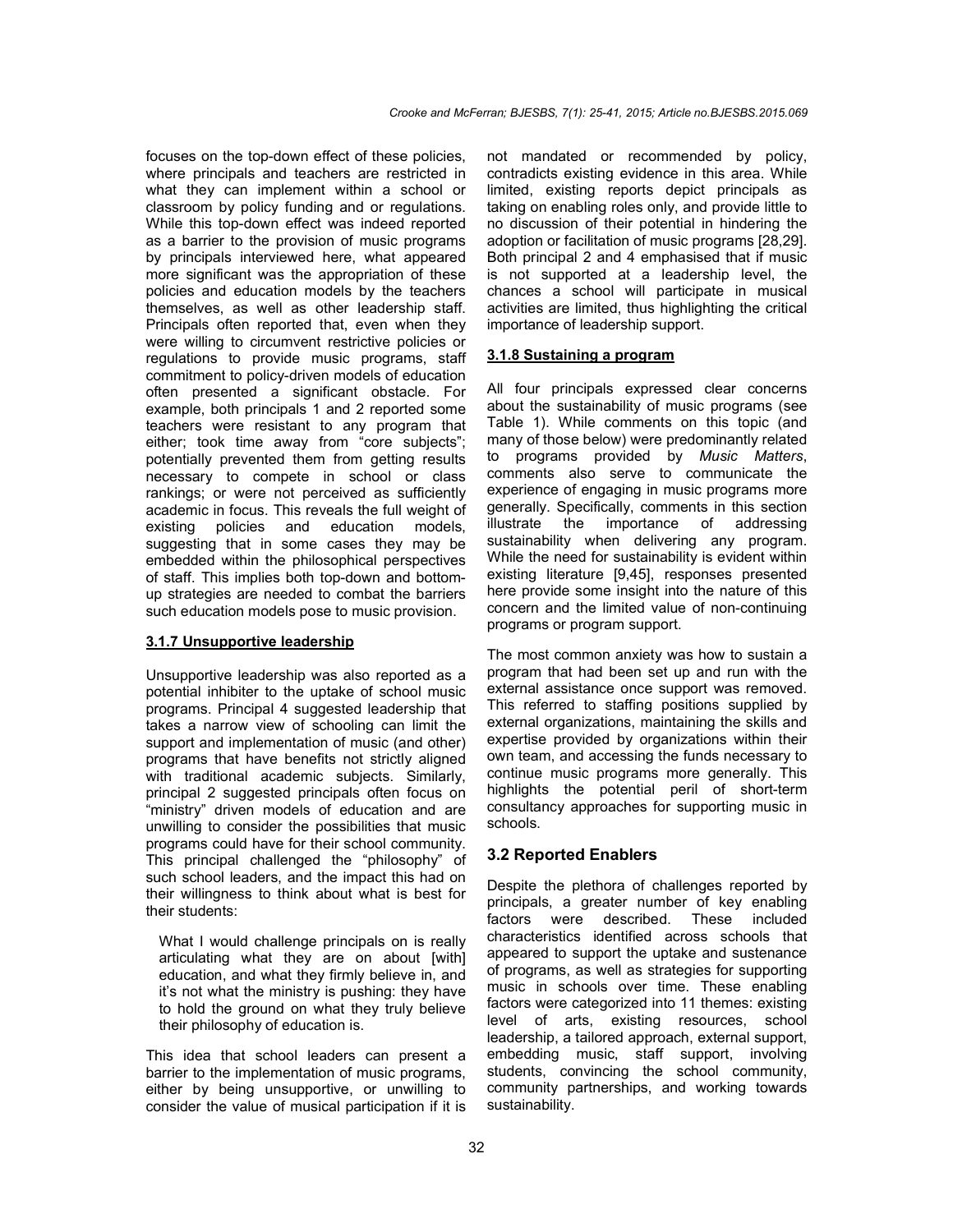#### **3.2.1 Existing level of the arts**

All four principals reported their schools had placed significant focus on the arts prior to their engagement with the *Music Matters* program. This focus invariably involved recognition for the potential link between the arts and student wellbeing. Principal 4 stated "We are a school that is very strong in the arts area, so music's always had a very high profile" and "we're in a fortunate position that there is a great respect for the arts and what the arts can contribute [to] wellbeing". Principal 1 claimed "we've always, through our welfare programs, done things involving drumming, singing, dancing, as a way of bringing groups of kids together that might have a common issue, and kind of work their way through it".

Each principal also indicated that their initial decision to engage with the *Music Matters* program was motivated by this recognition for the benefits of arts activities, and was seen as a way to strengthen or "bolster" the level of the arts in their school. These comments suggested that an existing presence of arts or music activities in a school might help provide conditions that promote further engagement in music programs. These results are partly supported by research in the U.S. [28], which suggests principals who already have music in their schools may be more likely to pursue further engagement.

#### **3.2.2 Existing resources**

The presence of appropriate resources was also seen to promote the place of music in schools. Principal 4 described this in terms of having the "support systems to make [a program] as successful as possible", both in relation to staff support, and practical resources. Principal 2 and 3 further reported on the value of having systems in place for the ongoing support of staff that are expected to deliver music programs. This supports previous findings that having appropriate staff resources and support was seen by principals as the "single most important factor in enabling [the] success" [29] of music programs.

Principals 1 and 2 both also expressed this in terms of having appropriate facilities in the school, and the level of "enthusiasm", "pride", "ownership", and "respect" they can foster for a music program among students and staff. While the negative impact of insufficient facilities has been reported [9, 35, 36], these results also

highlight the potential enabling qualities of such resources.

#### **3.2.3 School leadership**

The characteristics of the school leaders themselves were reported to be one of the most important enablers for the adoption of music programs, their success, and their maintenance. In terms of adopting a program, all principals reported there needed to be a level of understanding for the potential of music programs, including their ability to address student needs. This included recognition of how a program could feed into or support pre-existing school goals, such as bolstering the roles of arts or "up skilling staff", and recognition of the role that music plays in the lives of young people. Underlying this recognition was the "philosophy of education" held by school leaders, which was seen to value "the whole child", a "holistic approach" to education, or as principal 4 put it, "a policy of understanding".

Having a certain attitude, such as openness to the "opportunities" of music, was also noted as important. As principal 4 reported, this included the need to "have a strong commitment to being willing to have a go", which sometimes meant being "prepared to take that risk". For both principal 2 and 4, this attitude also included the ability to recognise and act on "research that exists both in schools and [outside schools]".

Some principals also reported a tenacious attitude to their support of music. Principal 2 declared, "I was very much focused on making the music successful, and integrated into the whole curriculum", which was something they mandated. Similarly, principal 1 noted that "I had to get intimately involved, pushing, shoving, making things happen" to support music in the school. Such comments describe the comments commitment of leaders to support music, even going so far as to make participation for students and teachers compulsory. While often met with the resistance noted earlier in the article, as principal 4 reported, this tactic was seen as effective: "I think that the leadership team has to be explicit with it, […] what that does then is not only give a license for people to believe that, but in fact gives a mandate for people to work like that".

However, principals also reported that mandating participation alone was insufficient. Ongoing support from school leaders was seen as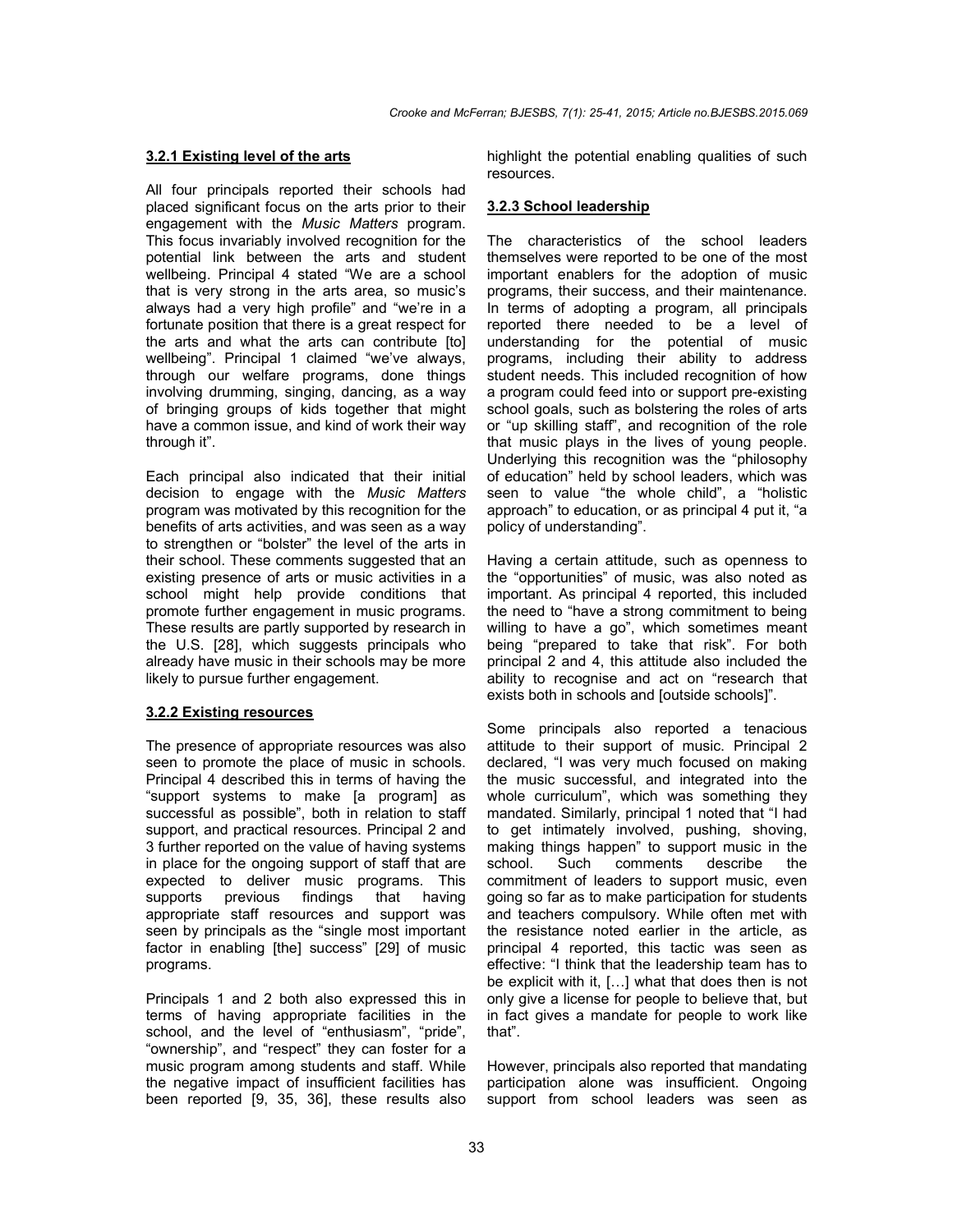necessary, which often meant "involving" staff and students in decision making, and empowering them to take ownership of programs.

When describing their collaboration with *Music Matters*, principal 3 noted leadership support was also necessary for external providers: "she […] had a problem, and I advised her that she needed to go in more concretely [with staff]". By "go[ing] in more concretely" principal 3 is explaining how she had advised the external music practitioner to be more direct with the regular class teachers she was working with, and the need to use practical examples when explaining program activities and processes.

Other characteristics school leaders reported as crucial were "being practical" and creative in terms of "finding resources" or ways to integrate music into an already crowded school day. Principal 1 noted this included "being strategic about where [a program is] placed", while principal 4 suggested, "you've got to work with the reality in the [school] setting […] you've got to prioritise". For principal 2, being strategic, creative and persistent was necessary to find funding: "Because I have the strong view that, if you want to do something, you'll find resources or ways of doing it [but to] get that resource, we've got to […] almost dream something up".

This evidence expands on recent research which has identified the critical role support from school

leaders, and their convictions regarding the benefits of music, can play in enabling the provision of music in schools [12]. It also reinforces reports that the dedication and creativity employed by principals in finding the means to support music programs can sometimes overcome resourcing issues [14].

# **3.2.4 A tailored approach**

Three principals reported a program "individually tailored" to meet the needs of a school was more likely to be successful. For principal 2, this meant making "alterations" to make sure it matched the "environment" and resources within a school. Principal 3 described this as the need to "Break it down to […] different developmental levels" in order to provide "different strategies for different class groups and different students".

Principal 1 explained how the timing and the adaptability of the *Music Matters* program "allowed us to get some things happening that we wanted [but] would have taken another […] two years to get it to where it is now". This included re-invigorating the presence of arts and "getting some teachers [to] look at what they're doing and how they could do it differently" in terms of teaching methods and increasing student participation in music and school more generally. This synchrony was largely credited to the initial consultation process with the *Music Matters* team:

| <b>Source</b> | Quote                                                                                                      |
|---------------|------------------------------------------------------------------------------------------------------------|
| Principal 1   | But the key here is the sustainability when [Music Matters] finishes, that these things                    |
|               | continue. That's a worry for me                                                                            |
|               | [] we need to sit and work out how that is done [] so that next year there is still these                  |
|               | things going on                                                                                            |
|               | [] build in some things where these just become part of daily life here in the campus,                     |
|               | rather than it happen because [the <i>Music Matters</i> ] team come in, and that will be the               |
|               | challenge I think                                                                                          |
|               | $\left[\ldots\right]$ which happens lots of times in schools, even the government will do it, they'll give |
|               | half a million dollars for the programs and the program runs beautifully and then they go                  |
|               | "you no longer need the half-million dollars" and then the program collapses. I see that a                 |
|               | lot                                                                                                        |
|               | The other challenge will be how we continue to resource these activities, as you know                      |
| Principal 2   | we've got one more term with the [Music Matters program] and then we'll have to look at                    |
|               | where we will go from there                                                                                |
|               | [] and again it's funding that to the next stage                                                           |
|               | I don't think we're ready yet to go with what we've learned [from the <i>Music Matters</i> team].          |
| Principal 3   | We need two or three more years to reinforce or build on our skills. Two or three days a                   |
|               | week, working in this way, in classrooms with teachers                                                     |
|               | [] what [Music Matters] provided [] was something that doesn't exist within a school                       |
| Principal 4   | on its own [] It doesn't continue as well as if she was there to do it                                     |

**Table 1. Theme: Sustaining a program**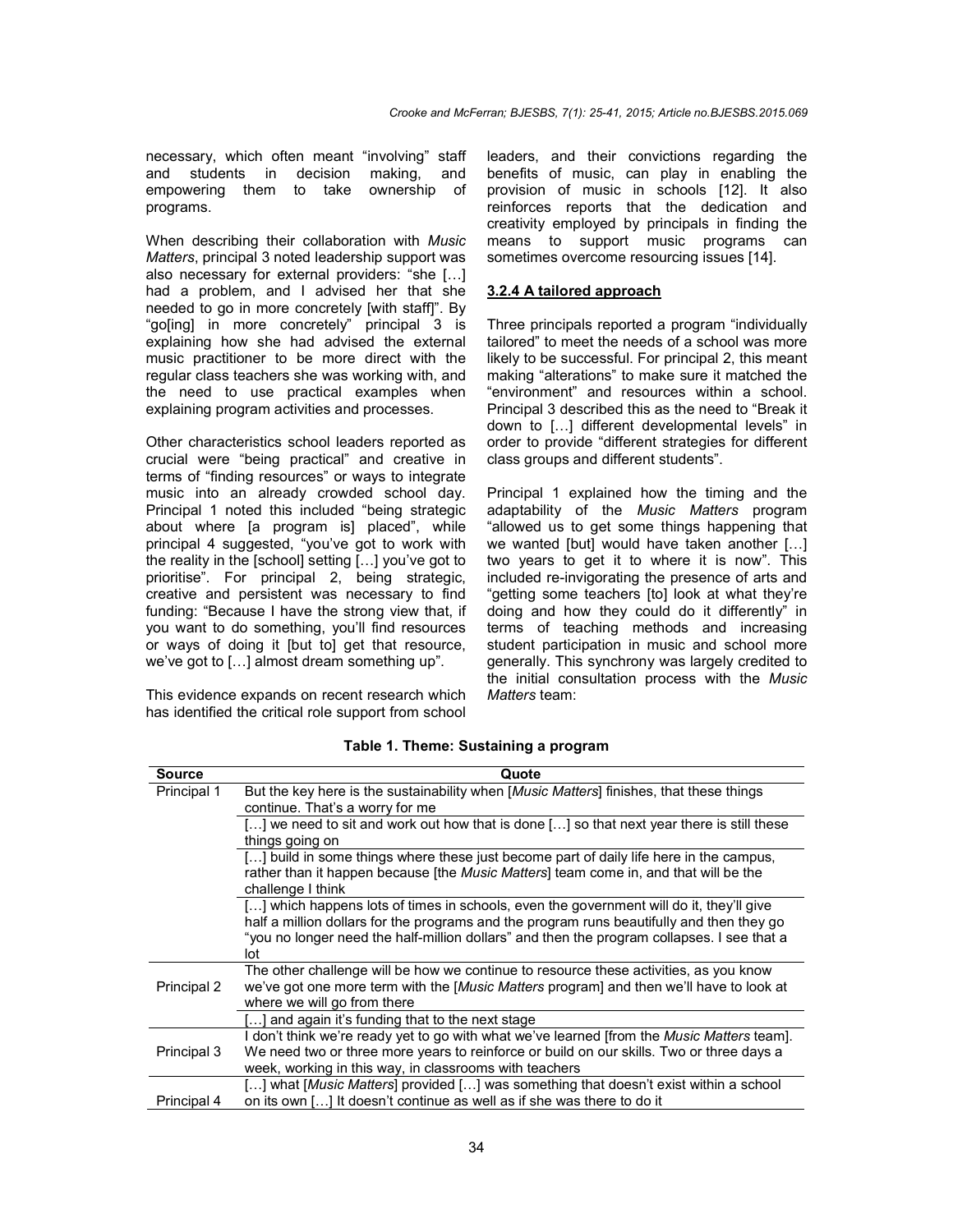[…] when I sat down with [*Music Matters* representative] and we went through what she thought she could offer and what we would need to give in return with that, it seemed to me to have arrived with the right kind of ideas at the moment when we were willing to inject something into that part of our school.

Principal 1 also described how the *Music Matters* program was able to capitalise on the resources within the school community, to support what they considered unengaged or vulnerable students:

A good example would be […] the Arabic community, they are very much […] into the drumming, the islander kids are very much into the hip hop. [The program] allows them to have a positive way of presenting their culture in this community through music.

This quote shows the wide-ranging potential of tailoring programs in ways that not only meet the needs of school, but also tap into both existing physical and cultural resources to do so. Here principal 1 describes how a music program that drew upon the cultural backgrounds of disadvantaged students not only engaged these students, but also enabled them to interact with the school in a positive way; both as students, and as members of their own cultural communities.

This affordance was attributed to the willingness of the *Music Matters* facilitators to design the program to match the needs of the student population. These findings support existing claims for the need to tailor music programs to the cultural [46] and other needs of students [12], as well as school communities more generally [47].

#### **3.2.5 External support**

All four principals explained how the support and expertise of an external team can greatly contribute to the successful implementation of a music program. While again comments here refer predominately to external support received during the *Music Matters* program, these reports signify the potential benefit of obtaining any form of specialised support from outside the school. For principal 1, the fact the *Music Matters* team undertook "a lot of the workload" meant there were fewer burdens on staff. Their presence also meant staff was "enthused" and motivated to "commit" to the program.

Similarly, principal 3 suggested a *Music Matters* facilitator "initially setting up all the sessions and bringing the resources in", as well as providing opportunities for PD, gave staff the "confidence" to integrate music into their daily classes in a more meaningful way. They also acknowledged the facilitator "changed the beliefs [and] opened the minds of teachers", crediting this to their expertise: "Her manner helped too: how she did it was very powerful. She did it very subtly."

Principal 4 stated the *Music Matters* facilitator at their school "had the capacity to come in and influence what was happening throughout the school across a variety of programs at various year levels". This was considered valuable because it helped "embed a music therapy philosophy across the school program", instilling recognition for the wellbeing benefits of music.

All principals also mentioned more practical support provided by the team. This was described as having an "extra set of hands", the provision of music instruments, program plans, or learning materials.

These principals' recognition of the specific skills and enthusiasm provided by specialist music staff when delivering music programs is again supported by existing evidence [29]. However, this previous evidence refers to specifically to the recruitment of specialists onto permanent staffing rosters, leaving the benefits of externally provided expertise less identified.

#### **3.2.6 Embedding music**

Three principals noted embedding music into the existing school structure was a valuable strategy for accommodating and sustaining music programs. At a philosophical level, principal 4 and 2 defined this in terms of embedding the significance of music within the values and culture of the school.

Embedding music activities within "existing programs" was described as a more practical strategy, especially in cases where resources to support a music program "in isolation" were reported as scarce. For principal 2, this predominantly meant embedding within the "curriculum", but also included performances at school events such as assemblies, as well as "piggybacking" on specialised literacy and numeracy programs. Principal 1 also talked about embedding within the curriculum, but suggested it could equally "sit in the welfare program". They also indicated the importance of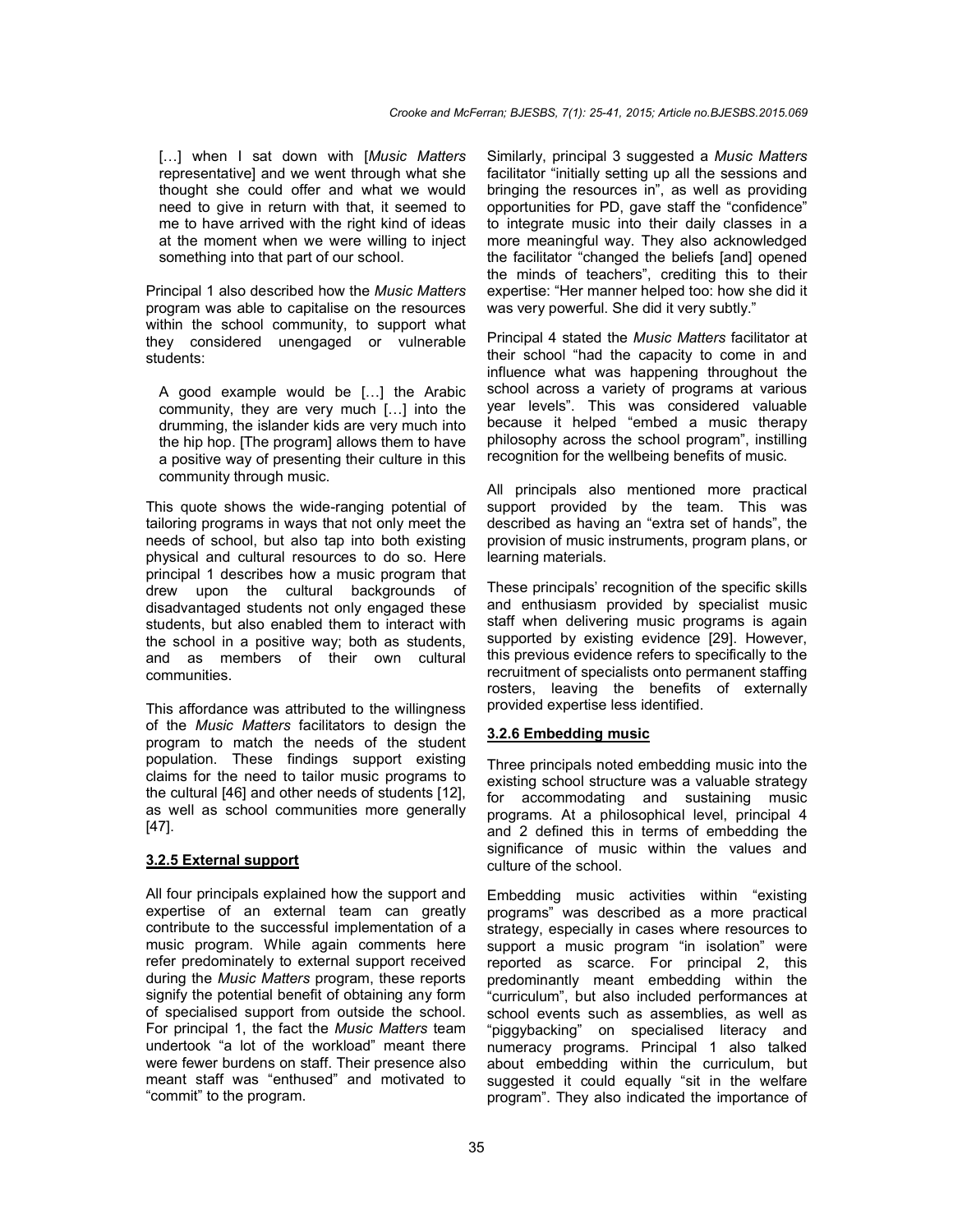being "strategic" and consulting with teachers to find places where it suited them to embed music in the curriculum. They also mentioned the potential of involving the Student Representative Council (SRC) in the facilitation of music programs, in that it could be embedded within their role, or duties, each year: "or [perhaps] the SRC will just take that on every year and that'll be one of the things they do".

Importantly, this enabling factor has been largely unrepresented in existing literature. That this was such an important approach for these principals suggests it may provide a useful strategy for other schools and school leaders.

#### **3.2.7 Staff support**

All principals saw generating staff enthusiasm about the potential for using music as a critical factor to the uptake and maintenance of a music program of any kind. For principal 4, this meant building a "heightened awareness" regarding the holistic benefits of music, and creating an expectation among staff that music be used to this end.

For principals 1, 2, and 3, "finding the right way to be supportive" to foster a sense of "confidence", acceptance and program "ownership" among staff was considered invaluable. All three described this in terms of providing practical resources so staff didn't become overwhelmed; external support such as PD; external providers to help them "carry the load"; and involving them in consultation. Principal 2 also suggested they had to "manipulate [a music] program to fit into a timetable where [teachers] felt it wasn't affecting the time that they had [for other] subjects".

Principal 2 also advocated the value of taking on a program that "doesn't require teachers to have musical knowledge" to increase receptiveness. This refers to the implementation of programs that do not require teachers to have specific training as a musician, or as a music teacher, such as song-sharing or simple lyrical composition. While such activities often required some initial guidance for staff, they employed existing, familiar, and accessible resources (for example, rewriting lyrics to popular songs using their instrumental versions available through www.youtube.com), in an effort not to expose teachers to any perceived discomfiture involved in directing musical instruction, or performing music themselves.

These responses indicate the importance of taking time to facilitate staff engagement, or buyin, to a program – particularly when staff members are asked to deliver them. They also suggest there are several ways to achieve this, including designing programs that are not perceived as an imposition in the time they require, or intimidating in the skills needed to deliver them. Providing initial and ongoing staff support also appears here as a key factor.

Interestingly, the need to foster staff support and engagement is not reported widely in the literature. However, the fact all principals reported this, suggests it is an important enabler of school music programs.

## **3.2.8 Convincing the school community**

All principals also identified support from the wider school community as an important enabler, and reported several strategies for developing this support. This included the perceived need "to educate [teachers,] the wider community, and our parents" in order to "build respect" and "understanding" for the benefits of musical participation. Principals 2, 3, and 4 saw access to research clearly demonstrating these benefits as pivotal in this process. Principal 4 noted, however, such research needed to accessible:

It's all very well to talk about general theory, but really what people want to know is "how will this impact on the day-to-day work?" And I think that people [need] to break down the information to that level and say, "This is the difference that it can make in your classroom."

This principal also claimed the "need to be very practical in [getting] the message out about how it can make a difference and […] be useful", and "taking a bit of a marketing notion" to do so: "you don't just put your message out in one form". Potential "marketing" approaches described for teachers included PD. In-school and public performances were also considered useful for presenting tangible music outcomes to students, parents, staff, and the community. Principal 1 suggested:

[...] doing a performance thing, it's easier to see [the outcomes], there is a performance at the end and it's either good, bad or indifferent, and the kids either come to it really willingly or enthusiastically or they haven't, so you're able to place a judgment on it.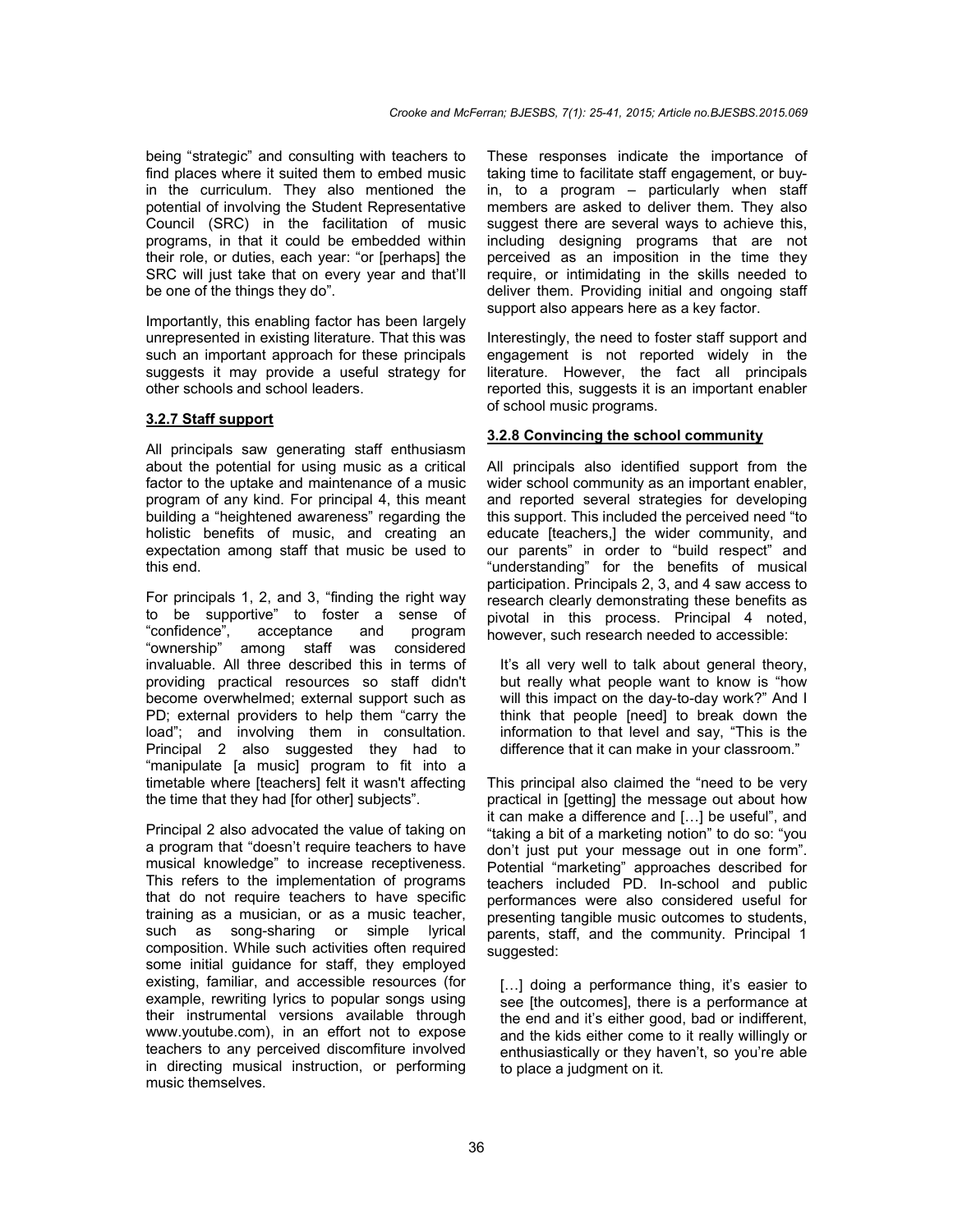Principal 1 also advocated the benefits of getting "quick successes" through music programs when garnering support from staff:

When success is wrestled then sometimes staff will get it and then say that's enough. But when they're getting some quick wins and they can see the value very quickly, I've noticed the enthusiasm of staff around it increase with it.

While some authors have noted that performances should be used with caution when working with students [12, 48], this evidence shows there is a clear need to provide principals with effective ways to communicate the benefits of music to the community. This need has been identified by previous authors [7,14], as have the benefits of performances within music therapy more broadly [49].

## **3.2.9 Community partnerships**

As demonstrated in Table 2, three principals considered community partnerships highly beneficial. Benefits ranged from the ability to connect with and access resources and skills from within their local community, to engaging with community organisations and events in order to provide a forum for undertaking musical activities. The value of strong partnerships among schools and external artists [35], community groups [33], and community organisations [7] are recognised in the literature. These results support this recognition, and suggest that in a time of budgetary cuts in Australia [50] and across the world [38], partnering with external non-government organisations may be an important strategy for enabling school music.

As well as the musical opportunities these connections afforded, all three principals also talked about the benefits of the connection process in itself, particularly with universities, both in the exposure this provided students, as well as the opportunities it provided for schools more generally. In many cases, music was seen as a way to initiate and foster these community connections, which in some cases were seen to feed back into the strength of a school's music program, and the school more broadly. This suggests music-based community connections may have more than musical benefits.

#### **3.2.10 Working towards sustainability**

Working towards and promoting sustainability was universally identified as one of the key enablers of school music programs. While each of the "enabling themes" reported above were seen as key to the sustainability of school music programs (particularly the idea of *embedding music* in existing school structures), principals noted other factors they believed would promote sustainability, but which did not fit into any of the above themes. Importantly, while sustainability has been noted as an important theme in the literature [9,45], there is little discussion of how this can be approached. The strategies reported here go someway to informing this gap.

Both principal 2 and 4 placed strong emphasis on the potential for greater partnerships between schools and universities, particularly in the form of student placements from university music therapy programs. They saw this as a symbiotic relationship in which university students could gain experience in education contexts, and schools could benefit from the input of high-level skills, knowledge and training.

While all four principals clearly indicated that longer contact with and support from the university and the *Music Matters* program would have been preferred, there was recognition from principals 1, 2, and 4 that schools also need to take ownership and responsibility for the music provision themselves. As principal 4 noted, this required making the most of what was offered: "[they were] able to pass on some of that expertise that can yet continue. It doesn't continue as well as if [they were] there to do it, but it's better than nothing at all". Similarly, principal 2 suggested that if programs are of sufficient quality, and schools have been serious in their engagement, programs can be sustained:

[What's] disappointing is that we can't continue involvement [with Music Matters], but again, I guess I take the view that if the program has been successful and the involvement of your group has been successful, then the program will generate its own inertia to go on. Because if it doesn't then it means we've missed the boat somewhere.

On a final note, principal 2 also suggested the need to look at the bigger picture, and advocated the need to take a long-term approach to securing the place of music in schools: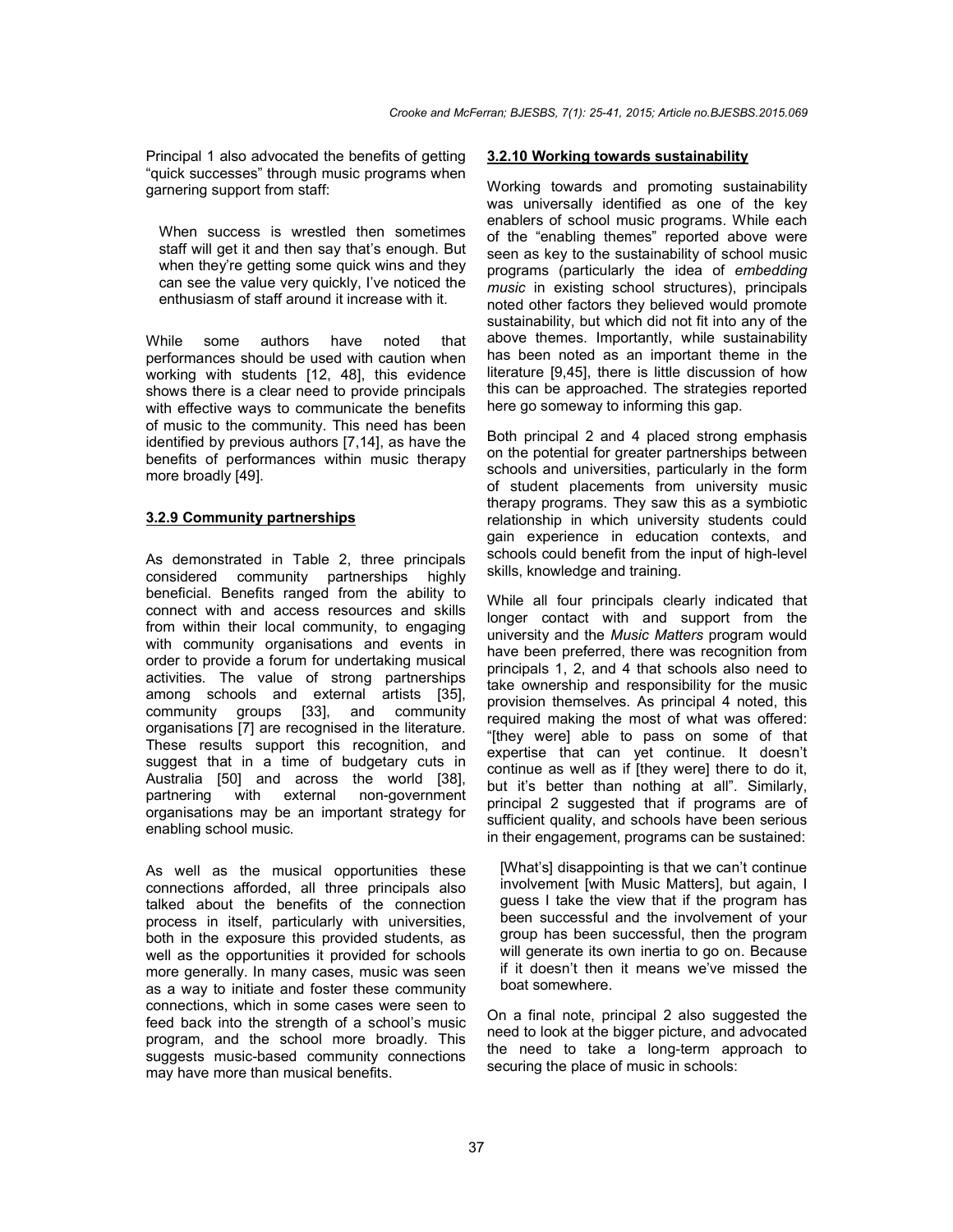| <b>Source</b> | Quote                                                                                       |
|---------------|---------------------------------------------------------------------------------------------|
| Principal 1   | [] using funding from student youth services at the local council she would get             |
|               | people in to do a drumming program or to do a dancing program with the kids                 |
|               | [] it's been good to interact with an outside group                                         |
|               | [] we'll take this into the community [] and we're talking to the elderly citizens          |
|               | about bringing their choir up and doing a joint song                                        |
|               | [] and also [Music Matters] being involved with the [school] is kind of good                |
|               | [] for the kids here to see that there is people from the university who are coming in      |
|               | to work with them is a positive for the kids                                                |
|               | [On] ANZAC (Australian and New Zealand Army Corps) day [] our children [are]                |
| Principal 2   | involved with the ceremony. RSL (Returned Services League) now expect that that's           |
|               | part of the ritual [to] walk or march with them [and] have a key feature of the national    |
|               | anthem and singing a new song every year                                                    |
|               | [] the Governor [] and the Premier came [] the students had to actually perform             |
|               | in front of these people, and they embraced that, and that lifted their innovation and      |
|               | also their performances, and probably gave them what was important about music              |
|               | [] we've got ex students who help us with the songs in terms of practice, but also          |
|               | the technical side, and parents as well                                                     |
|               | [] the capacity to create partnerships in our community of using people like [the           |
| Principal 4   | <i>Music Matters</i> representative] as a music therapist, and even the work we do with our |
|               | education consultant, and the work we do with [multiple universities], is recognising       |
|               | other people's expertise as well [] working together                                        |

**Table 2. Theme: Community partnerships**

[...] whereas in the younger days you'd be hellbent on achieving the change quickly, I'm much more measured these days. The change will happen over a period of time, it's planting those seeds in people about why music is important in education.

## **4. CONCLUSION**

The gap between calls for quality school-based musical participation and the amount of participation that occurs in Australian schools is significant. The perpetuation of this gap is widely reported and underpinned by systemic inequalities in the provision of music, as well as a lack of resources needed for schools to implement quality music programs. This article presents a qualitative account of the ongoing barriers to school music provision as experienced by principals in Australian schools. While reported barriers such as access to financial and staffing resources support existing literature, these principals indicate there are a number of more ingrained barriers to music programs in Australian schools, including resistance from different levels of the school community. They also highlight the potential pitfalls of implementing standardised programs unsuited to the needs of individual schools. Importantly, these principals also report an even greater number of enabling factors and strategies for the provision of school music programs. While factors such as funding and staff support and training have been reported previously, a number of further approaches are identified which may also be important in helping to overcome barriers. These include the conviction and creativity of school leaders, empowering the school community to take ownership of music activities, taking advantage of accessible resources, and embedding music within existing school structures. This article goes some way to filling the gap in the literature regarding the lived experiences of providing music in schools, and highlights both important areas for future policy support, and strategies that can be employed in order to promote music in an era of competitive schooling.

#### **ETHICAL APPROVAL**

Ethics approval was sought and granted from the Human Research Ethics Committee at the University of Melbourne, as well as the Department of Education and Early Childhood Development. All principals provided consent to participate and have their views distributed for research purposes.

## **COMPETING INTERESTS**

Authors have declared that no competing interests exist.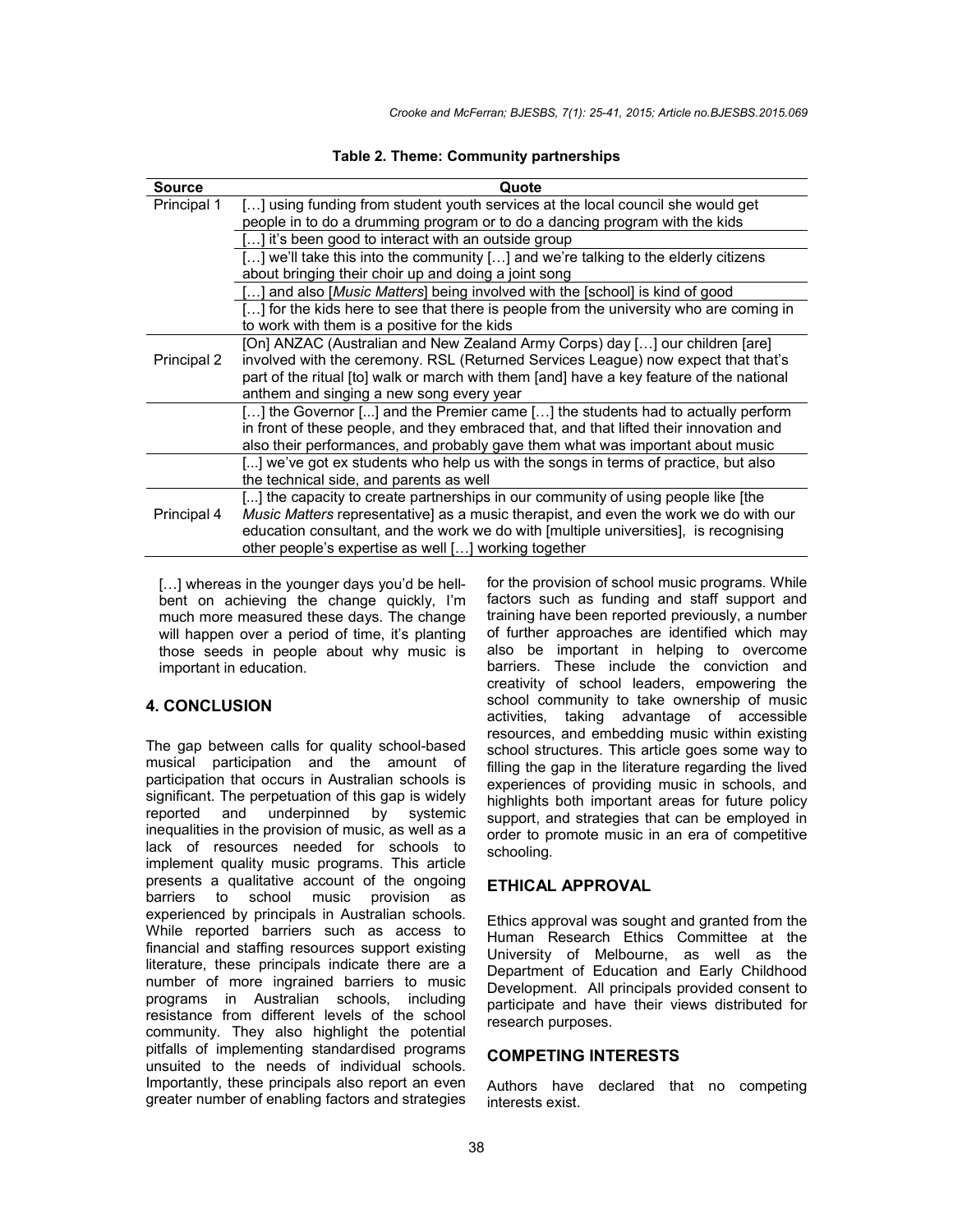## **REFERENCES**

- 1. UNESCO. International appeal for the Promotion of the Arts in education. General UNESCO conference; 1999. November 3; Paris: UNESCO.
- 2. UNESCO. Building creative capacities for the 21<sup>st</sup> century. World Conference on Arts Education; 2006; Lisbon, Portugal.
- 3. MCEETYA, CMC. National Education and the Arts Statement. Canberra: Ministerial<br>Council on Education Employment on Education Employment Training and Youth Affairs, and Cultural Ministers Council; 2007.
- 4. Parliament of Victoria. Inquiry into the extent, benefits and potential of music education in Victorian schools. Education and Training Committee: Victorian Government Printer; 2013. 29 May 2013. Parliamentary paper No. 277.
- 5. Gill A, Rickard N. Non-musical benefits of school-based music education and training. In: Rickard NS, KM, editors. Lifelong engagement with music: Benefits for mental health and well-being. Hauppauge NY, United States: Nova Science Publishers, Inc. 2012;57-72.
- 6. McFerran KS, Rickson D. Community music therapy in schools: Realigning with the needs of contemporary students, staff and systems. Int J Community Music. 2014;7(1):75-92.
- 7. Ewing R. The Arts and Australian Education: Realising potential. Camberwell, Victoria: Australian Council for Educational Research; 2010.
- 8. ACA. More than bums on seats: Australian participation in the arts. Sydney: Australian Council for the Arts; 2010.
- 9. Australian Government, DEST. National Review of School Music Education: Augmenting the diminished. Canberra, Australia: Department of Education,<br>Science and Training. Australian and Training, Australian Government; 2005.
- 10. Parsad B, Spiegelman M. Arts Education in Public Elementary and Secondary Schools: 1999-2000 and 2009-10. Washington, DC: National Center for Education Statistics, Institute of Education Sciences, U.S. Department of Education; 2012.
- 11. Ministry of Education, China. Full-time compulsory music curriculum standards. Beijing, China; 2001.
- 12. McFerran KS, Crooke AHD. Enabling Tailored Music Programs in Elementary Schools: An Australian Exemplar. J Educ Train Stud. 2014;2(4):138-47.
- 13. Lingard B. Policy borrowing, policy learning: Testing times in Australian schooling. Crit Stud Educ 2010;51(2):129- 47.
- 14. McFerran KS. You're the voice: Principals views about music in schools. Australia: The University of Melbourne; 2011.
- 15. Taylor C. Both Sides, Now: Balancing the Extrinsic and Intrinsic Benefits of Music in Music Advocacy. Can Music Educ / Musicien Educ Can. 2008;49(3):36-8.
- 16. Jones PM. Developing social capital: a role for music education and community music in fostering civic engagement and<br>intercultural understanding. Int J understanding. Int J Community Music. 2010;3(2):291-302.
- 17. Lebler D. Student-as-master? Reflections on a learning innovation in popular music pedagogy. Int J Music Educ 2007; 25(3):205-21.
- 18. Roden I, Kreutz G, Bongard S. Effects of a school-based instrumental music program on verbal and visual memory in primary school children: a longitudinal study. Front Psychol. 2012;3:572.
- 19. Biasutti M, Concina E. Music educaton and transfer of learning. J Commun Res 2013;5(3):397-413.
- 20. McFerran KS. Music Therapy with Bereaved Youth: Expressing Grief and Feeling Better. Prev Res. 2011;18(3):17- 20.
- 21. Baker F, Jones C. Holding a steady beat: The effects of a music therapy program on stabilising behaviours of newly arrived refugee students. Br J Music Ther 2005; 19(2):67-74.
- 22. Bahri S. Educating Through Art in Secondary Education. UNESCO Expert Panel Meeting, Education Through Art Proceedings; 2006; France: UNESCO.
- 23. ACARA. Shape of the Australian Curriculum: The Arts. Sydney, NSW: Australian Curriculum, Assessment and Reporting Authority; 2011.
- 24. Russell-Bowie D. An ode to joy… or the sounds of silence? An exploration of arts education policy in Australian primary<br>schools. Arts Educ Policy Rev. Policy Rev. 2011;112(4):163-73.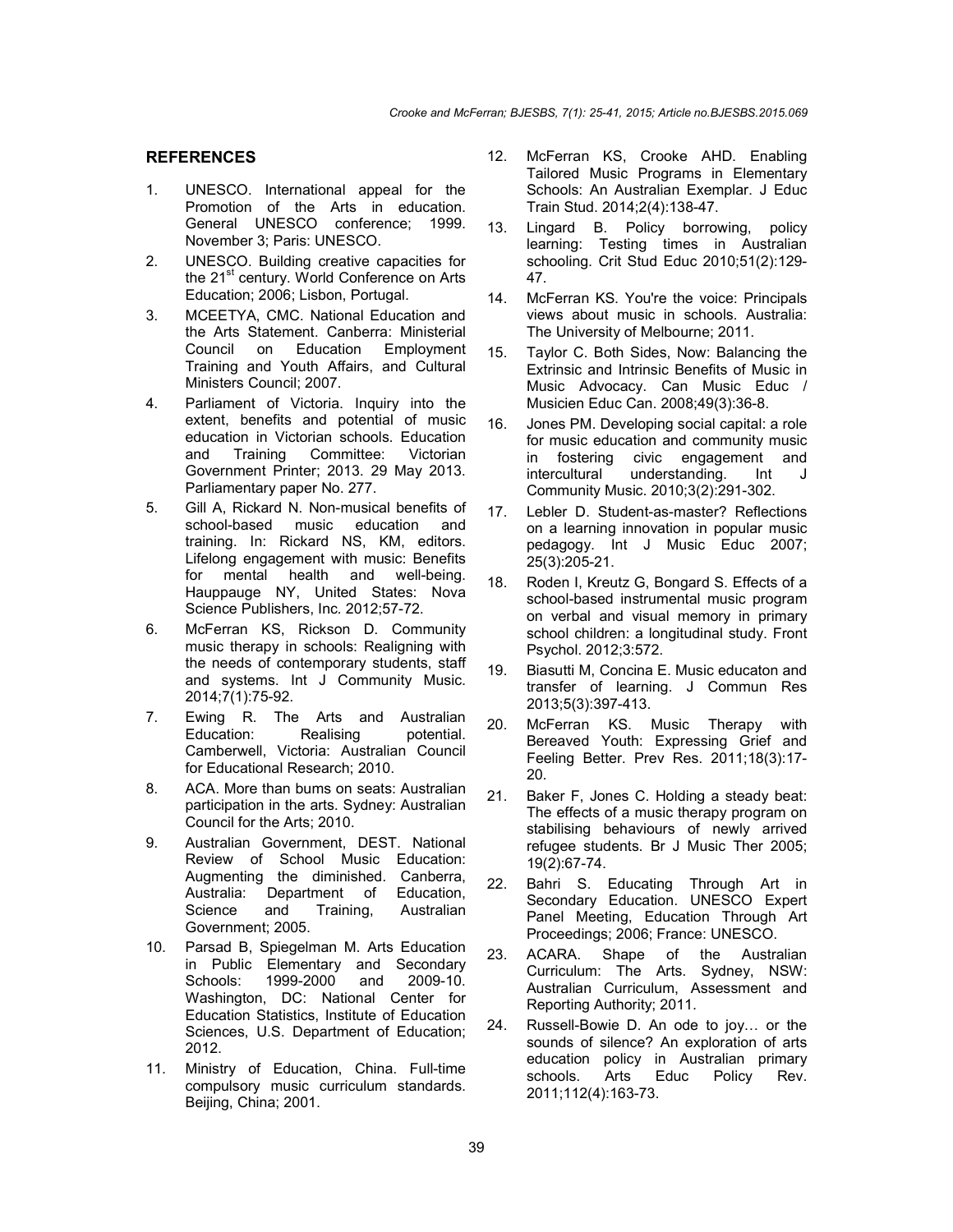- 25. Stevens R. National report on trends in school music education provision in Australia. Melbourne: Music Council of Australia; 2003.
- 26. VCAA. Progression points examples for AusVELS The Arts - Music Level 8–10. In: Victorian Curriculum and Assessment Authority SGoV, editor.: Victorian Curriculum and Assessment Authority, State Government of Victoria; 2012.
- 27. Russell-Bowie D. What me? Teach music to my primary class? Challenges to teaching music in primary schools in five countries. Music Educ Res. 2009;11(1):23- 36.
- 28. Abril CR, Gault BM. The State of Music in Secondary Schools The Principal's Perspective. J Res Music Educ 2008; 56(1):68-81.
- 29. Lamont A, Hargreaves DJ, Marshall NA, Tarrant M. Young people's music in and out of school. Br J Music Educ 2003;20(03):229-41.
- 30. Fereday J, Muir-Cochrane E. Demonstrating rigor using thematic analysis: A hybrid approach of inductive and deductive coding and theme development. Int J Qual Methods 2008;5(1):80-92.
- 31. Hennessey S. Overcoming the red feeling: The development of confidence to teach music in primary school among student teachers. J Music Educ 2000;17(2):183– 96.
- 32. Heinrich J. The provision of classroom music programs to regional Victorian primary schools. Aust J Music Educ 2012(2):45-58.
- 33. Bamford A. The wow factor: Global research compendium on the impact of the arts in education. Berlin: Waxmann Verlag; 2006.
- 34. Davis D. First we see: The national review of visual arts education. Sydney: Science and Training Department of Education, The Australian Council for the Arts; 2008.
- 35. Mills J. State of the Arts Lecture. Presented by the Wheeler Centre in partnership with the Harold Mitchell Foundation and the National Gallery of Victoria. August 3; National Gallery of Victoria, Melbourne; 2010.
- 36. Schneider M. Linking School Facility Conditions to Teacher Satisfaction and

Success. ERIC document ED480552; 2003.

- 37. Abril CR, Gault BM. Perspectives on the Music Program: Opening Doors to the School Community. Music Educ J. 2007;93(5):32-7.
- 38. West C. Teaching Music in an Era of High-Stakes Testing and Budget Reductions. Arts Educ Policy Rev. 2012;113(2):75-9.
- 39. Grimmett H, Rickard NS, Gill A, Murphy F. The Perilous Path from Proposal to Practice: A Qualitative Program Evaluation of a Regional Music Program. Aust J Music Educ. 2010(2):52-65.
- 40. Murphy F, Rickard N, Gill A, Grimmett H. Informing new string programmes: Lessons learned from an Australian experience. Br J Music Educ. 2011;28(03):285-300.
- 41. New Harris poll reveals that 93 percent of Americans believe that the arts are vital to providing a well-rounded education [database on the Internet]; 2005.
- 42. Available:http://www.americansforthearts.o rg.
- 43. Robinson K. All our futures: Creativity, culture and education. London: National Advisory Committee on Creative and Cultural Education; 1999.
- 44. Sharp C, Le Metais J. Arts and cultural education at school in Europe. European Commission; 2000.
- 45. Taggart G, Whitby K, Sharp C. Curriculum progression in the Arts: An international study. Slough, UK: National Foundation for Educational Research; 2004.
- 46. Rogers L, Hallam S, Creech A, Preti C. Learning about what constitutes effective training from a pilot programme to improve music education in primary schools. Music Educ Res. 2008;10(4):485-97.
- 47. Doyle JL. Cultural Relevance in Urban Music Education: A Synthesis of the Literature. Update: Appl Res Music Educ. 2014;32(2):44-51.
- 48. Crooke AHD, McFerran KS. Recommendations for the investigation and delivery of music programs aimed at achieving psychosocial wellbeing benefits in mainstream schools. Aust J Music Educ. 2015;1:27-49.
- 49. McFerran KS. Adolescents, Music and Music Therapy. London. UK: Jessica Kingsley Publishing; 2010.